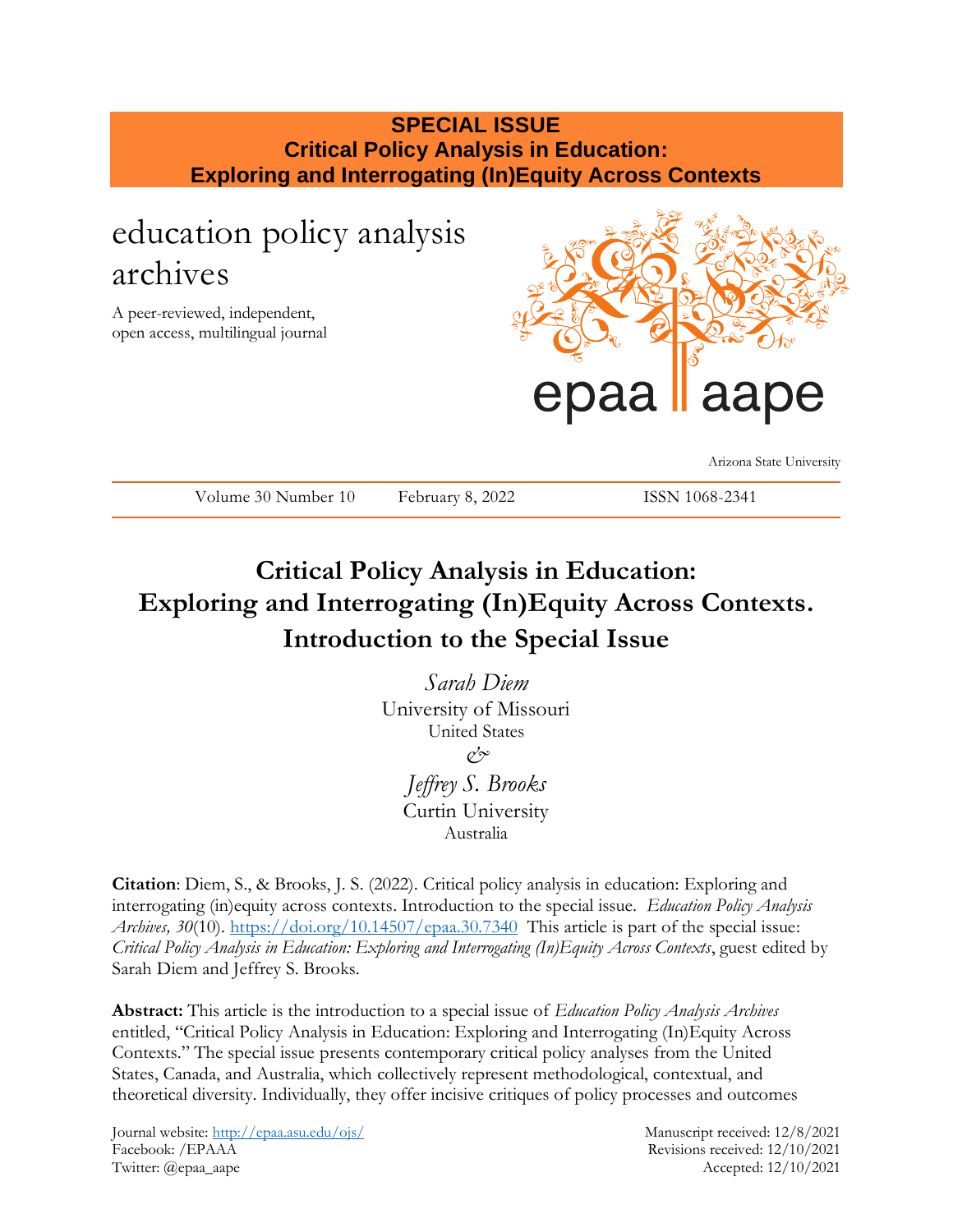#### *Education Policy Analysis Archives Vol. 30 No. 10* **SPECIAL ISSUE**

that shape the way equity, and indeed inequity, are manifest *in situ*. The articles represent a spectrum of approaches to understanding (in)equity in education and point out various ways that educators, scholars, policymakers, and activists can engage with systems to leverage change. In the article, the co-editors identify key themes that distinguish the special issue's contribution and explain the importance of critical policy analysis as a relevant and necessary alternative to policy analyses that ignore issues of equity, social justice, and oppression. **Keywords**: context; critical policy analysis; educational policy; equity; methodology; theory

#### **Análisis crítico de políticas en educación: Explorando e interrogando la (in)equidad en todos los contextos**

**Resumen:** Esta introducción al número especial que explora críticamente la (in)equidad en los contextos de políticas educativas presenta análisis críticos contemporáneos de políticas de los Estados Unidos, Canadá y Australia que colectivamente representan la diversidad metodológica, contextual y teórica. Individualmente, los artículos ofrecen críticas incisivas de los procesos y resultados de las políticas que dan forma a la forma en que la equidad y, de hecho, la inequidad, se manifiestan in situ. Representan un espectro de enfoques para comprender la (in)equidad en la educación y señalan varias formas en que los educadores, académicos, legisladores y activistas pueden participar en los sistemas para impulsar el cambio. Aquí, los coeditores identifican temas clave que distinguen la contribución del número especial y explican la importancia del análisis crítico de políticas como una alternativa relevante y necesaria a los análisis de políticas que ignoran los problemas de equidad, justicia social y opresión.

Palabras-clave: contexto; análisis crítico de políticas; política educativa; equidad; metodología; teoría

#### **Análise crítica de políticas em educação: Explorando e interrogando a (des)equidade em todos os contextos**

**Resumo:** Esta introdução ao dossiê que explora a (in)equidade em contextos de políticas educacionais apresenta análises críticas contemporâneas de políticas dos Estados Unidos, Canadá e Austrália, que representam coletivamente a diversidade metodológica, contextual e teórica. Individualmente, os artigos oferecem críticas incisivas de processos e resultados de políticas que moldam a forma como a equidade e, de fato, a desigualdade se manifestam in situ. Eles representam um espectro de abordagens para entender a (des)equidade na educação e apontam várias maneiras pelas quais educadores, acadêmicos, formuladores de políticas e ativistas podem se envolver com sistemas para alavancar mudanças. Aqui, os coeditores identificam temas-chave que distinguem a contribuição do dossiê e explicam a importância da análise crítica de políticas como uma alternativa relevante e necessária para análises de políticas que ignoram questões de equidade, justiça social e opressão. Palavras-chave: contexto; análise crítica de políticas; política educacional; equidade; metodologia; teoria

### **Critical Policy Analysis in Education: Exploring and Interrogating (In)Equity Across Contexts**

Scholars who are drawn to critical approaches to education policy analysis emphasize that the issues we face in education systems cannot be divorced from societal issues. Specifically, critical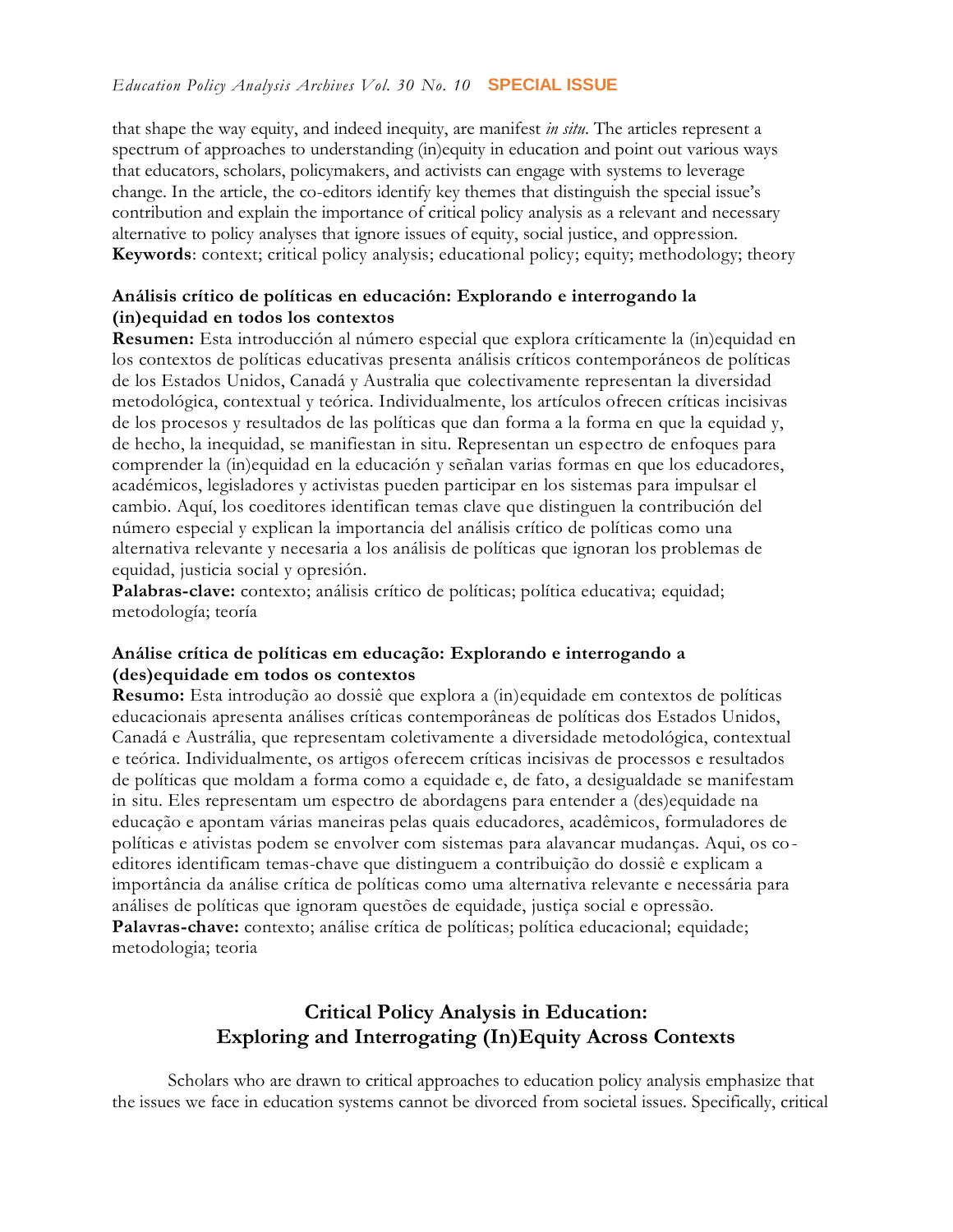policy analysis (CPA) compels us to question all aspects of the policymaking process, including whose knowledge is prioritized in the shaping of policy, assumptions guiding policy implementation, and the historical, sociopolitical, and geographic contexts in which policies are created (Fischer et al., 2015; Weaver-Hightower, 2008). Apple (2019) adds that CPA in education "is grounded in the belief that it is absolutely crucial to understand the complex connections between education and the relations of dominance and subordination in the larger society—and the movements that are trying to interrupt these relations" (p. 276). This is particularly important given the neoliberal ethos at the heart of many present-day educational policies and reforms.

Critical analytical and methodological approaches that are used to better understand, reveal, and act against extant (in)equities in society are becoming more commonplace in educational research (Diem & Young, 2015). Critical inquiry is not a new way of framing research—scholars have been using this approach to challenge and expose power and oppression for quite some time (Cannella, 2015; Cannella & Lincoln, 2015). Yet, a growing number of scholars in the fields of educational policy and leadership are resisting traditional and dominant approaches to research by adopting critical perspectives (Welton & Diem, 2021). Many of these scholars are using CPA to interrogate policy processes—including analyzing the roots, foundations, and assumptions of policies; examining how policies develop; illustrating differences between policy rhetoric/discourse and reality; examining the distribution of power and resources; ensuring the perspectives of racially minoritized and underrepresented individuals and groups are front and center; and exploring the effect policy has on (in)equity and (in)equality (Diem et al., 2014, Horsford et al., 2019). Critical policy scholars also work to ensure their research connects to practice and activism, and seek to facilitate empowerment and emancipation across communities (Diem et al., 2014).

Building a liberatory education system that is based on equity and racial justice is of critical importance, particularly in a time of growing inequality and political polarization that threaten democracy (Horsford et al., 2019). Understanding educational policy through a critical frame not only aids in exposing the problematic nature of dominant ways of knowing and doing, but also provides space to offer alternative strategies that can result in more inclusive and equitable policies and practices. The articles in this special issue provide insights into aspects of educational policy (e.g., actors, interests, discourse) that if left unquestioned can further perpetuate existing inequities (Young & Diem, 2017).

#### **Overview of Special Issue**

The purpose of this special issue is to present contemporary critical policy analyses across different countries, including the United States, Canada, and Australia, and ultimately enhance our understanding of the importance of CPA in democratizing educational policy inquiry (Fischer et al., 2015; Horsford et al., 2019). Each of the six articles in the special issue employs CPA as an analytic approach to investigate equity policy in various contexts. The articles represent methodological, contextual, and theoretical diversity. Individually, they offer incisive critiques of local, state, and national policy processes and outcomes that shape the way equity, and indeed inequity, are manifest *in situ* (Jean-Marie et al., 2009). Taken as a whole, they represent a spectrum of approaches to understanding (in)equity in education and point out various ways that educators, scholars, policymakers, and activists can engage with systems to leverage change.

In U.S. public education, to say the issue of governance is complex is an understatement. As there is no national education system, each state and territory create their own education governance systems (Brooks & Normore, 2017). One powerful governing body in U.S. public education can be found at the state level in the form of state boards of education (SBOE). In the first article of the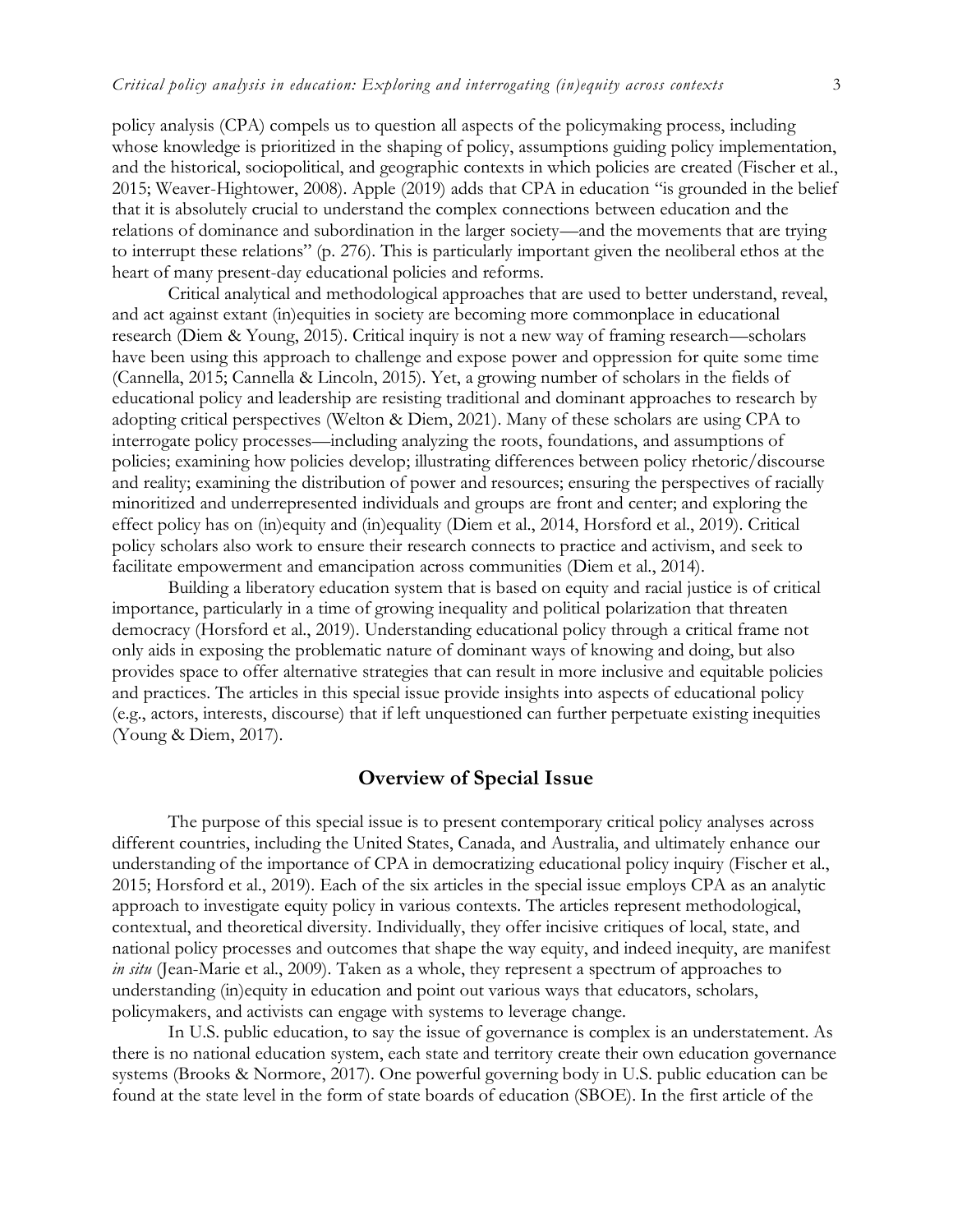#### *Education Policy Analysis Archives Vol. 30 No. 10* **SPECIAL ISSUE**

special issue, "Who Governs? Blank Spots and Blind Spots in State Board of Education in the United States," VanGronigen, Young, and Rodriguez note that these SBOEs, present in all but three U.S. states, determine curriculum standards, adoption of state tests, and design of state accountability systems. As such, it is important to better understand the role of a SBOE, who serves in these roles, and who is (un)represented and (dis)advantaged as a result of SBOE membership. Drawing on the concepts of blank spots and blind spots (Wagner, 1993), critical feminist theory (Marshall & Young, 2013), and diffractive methods of policy analysis (Barad, 2006; Dixon-Román, 2016; Ulmer, 2016), VanGronigen and colleagues, show varying degrees in how SBOE members are selected, which raise important questions around equity and representation, as well as members' professional experience in education.

Two of the articles in the special issue bring together CPA with critical discourse analysis (CDA) to highlight the importance of language and text in communicating and exerting power, and the role sociopolitical context plays in the sensemaking of discourses. In "Language and Power Dynamics: A Critical Policy Analysis of Racial and Choice Discourses in School Integration Policies," Diem, Good, Smotherson, Walters, and Bonney pay particular attention to racial and school choice discourses in their analysis of three school districts' integration policies. They frame their CPA with CDA and interest divergence, a key component of critical race theory that points to how white powerholders further exclude Black individuals and groups in society when they feel that will accumulate more advantage for themselves (Gillborn, 2013). Their findings highlight complexities of each district's approach to school integration, including competing power dynamics and the difference between policy rhetoric and practiced reality (Diem et al., 2014). Castro, Parry, and Siegel-Hawley's article, "All Schools are Not Created Equal: An Analysis of Public Comments on School Rezoning," focuses on written public comments that were provided by stakeholders across two school districts engaged in school rezoning processes. In their pairing of CPA and CDA, Castro et al. explore the values of these stakeholders and how they were used to rationalize their support or opposition to school rezoning, how the values play a role in challenges, limits, and benefits to school rezoning, and finally, what these values tell us about racial and economic politics associated with school rezoning. While the public comments the authors analyzed are themselves a form of participation and public engagement in policy making, whether they are taken up by policymakers in ways that limit dominant discourses and create more equitable and democratic engagement is unclear.

Children who have access to and participate in high-quality early childhood education (ECE) are more likely to experience positive social and academic outcomes (Gray-Lobe et al., 2021; Meloy et al., 2019). Yet, as Hollett and Frankenberg illustrate in their article, "A Critical Analysis of Racial Disparities in ECE Subsidy Funding," significant racial disparities exist both in access to quality ECE and in funding and educational resources. Through a CPA framework that integrates tenets of quantitative critical race theory (QuantCrit), they descriptively explore disparities by children's race and community racial composition in access to tiered ECE subsidy funding in the state of Pennsylvania. Their findings illustrate that tiered reimbursement funding policies are not beneficial if the goal is to achieve racial equity, and are particularly harmful for Black and Latinx children and communities.

Much like the Hollett and Frankenberg article, the last two articles of the special issue also focus on school funding, albeit in different countries—Canada and Australia. Using a theory of discourse analysis, in the article "Shifting Meanings: The Struggle Over Public Funding of Private Schools in Alberta, Canada," Winton and Staples explore the debate of using public dollars to fund private schools in one Canadian province. Specifically, they combine concepts of argumentative discourse theory (Hajer, 1993, 1997, 2006) with CPA to illuminate the struggles that take place over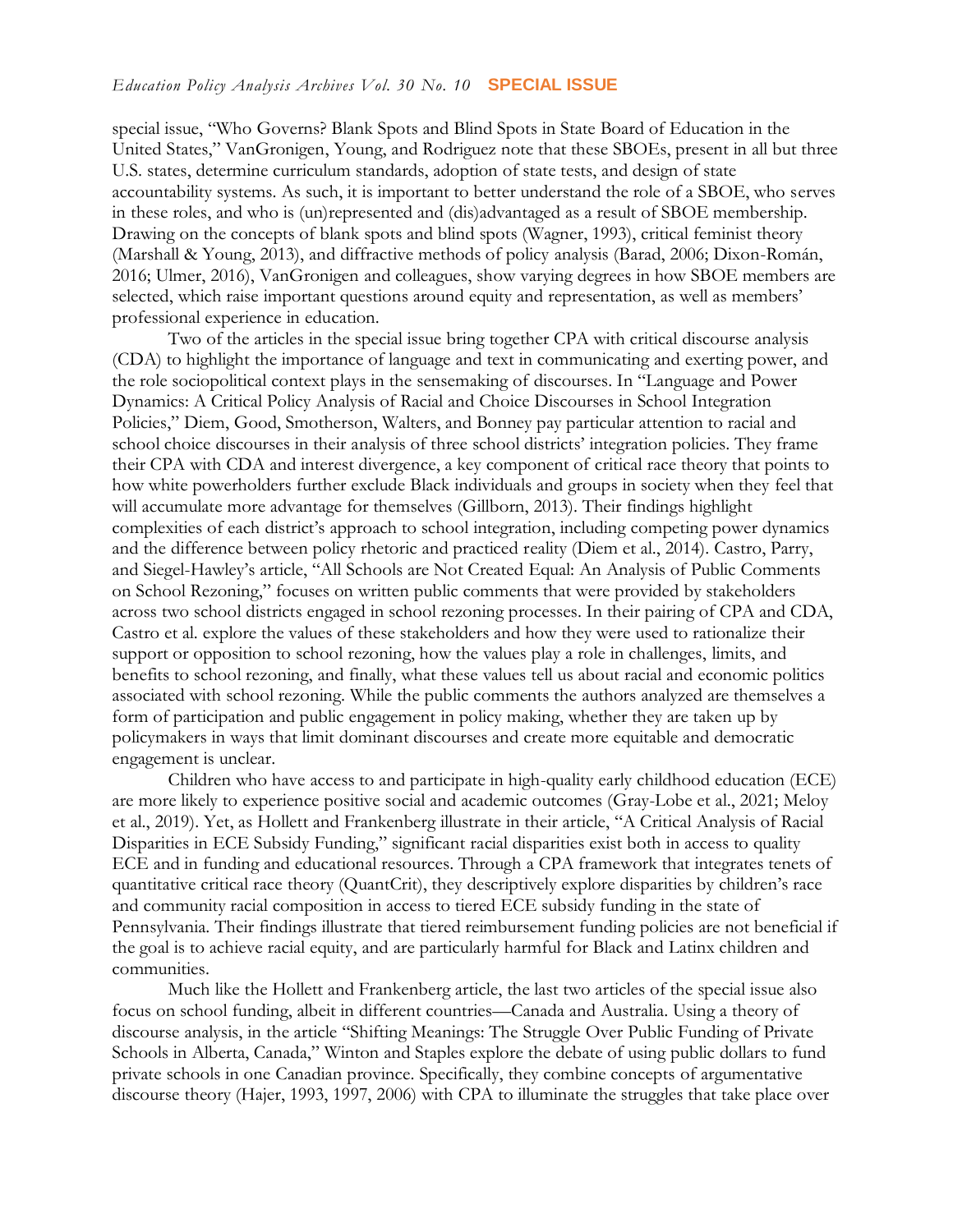how policy meanings are constructed through discourse. The argumentative processes that ensue among policy actors are then used to mobilize story lines to ultimately persuade other actors to go along with a particular policy issue. While Winton and Staples found that the arguments surrounding public funding to private schools have not drastically changed, the meanings of the arguments have changed as neoliberalism has taken more of a foothold in education not just in Canada but across the world.

In the last article of the issue, "School Funding in Australia: A Critical Policy Analysis of Inequitable Processes of Policy Production," Sinclair and Brooks adapt Bowe, Ball, and Gold's (1992) policy cycle framework with Fraser's (2008, 2009) social justice theory to critically analyze school funding policy in Australia. Specifically, they deploy CPA to examine the *Review of Funding for Schooling* report (Australian Government, 2011) and how the appointed panel's text production processes shaped the final published report and reflected broader inequities within the Australian education system. In doing so, they demonstrate that the Review panel's makeup and subsequent consultation processes with education stakeholders were inequitable because they strongly favored the already powerful non-government school sectors in Australia.

The special issue concludes with a commentary by Camille Wilson, in which she reflects on the aforementioned articles and discusses their insights and implications as well as connections to each other. Specifically, Wilson illustrates how collectively, the articles in the special issue demonstrate that only when we have healthy democracies can we have more equitable and racially just school systems. Wilson also reminds us that despite the mounting challenges we face every day by those trying to dismantle public education, we can still organize and mobilize to demand that educational policies are designed and implemented in ways that advance social justice and equity.

#### **Conclusion**

Critical policy analysis has gained traction in academic and education spaces over the past 30 years (Young & Diem, 2017). Though economic analyses, "value free" input-output approaches, and a focus on student "achievement" scores remain the dominant policy making discourse, scholars who identify institutional racism, sexism, ableism, ageism, and a host of other inequities are slowly becoming part of the discourse (Bell, 2016). While this trend toward acknowledgement is encouraging, it is also insufficient. Policies that ignore issues of power, oppression, and marginalization are, at best, ineffective in effecting change that improves people, communities, and institutions and, at worst, violent toward them (Brooks et al., 2007). How much longer should children, families, and educators wait before legislators and administrators craft, implement, and enforce policies that provide equal opportunity for a quality school experience? The answer we would like to give is, "not a single day," but we are compelled to instead reply with, "large education systems are designed to perpetuate inequity, but we are fighting hard to expose this and offer an alternative grounded in justice."

The scholars in this special issue have approached CPA from a variety of perspectives and employed a wide range of methodologies to interrogate schools and school systems. They have also suggested improved ways of examining, conceptualizing, and enacting education policy, grounded in an ethos of social justice. We applaud their efforts and the lessons they teach through their work, but also acknowledge that these systems are slow to change—if indeed they change at all—and that the change agenda is seldom about creating more equitable processes and outcomes, even though system leaders routinely espouse this aim. We are buoyed and inspired by the work of the scholars in this special issue and heed their call to continue working toward equity and equality in education policy. We will not arrive there today, but the articles in this special issue have moved us one step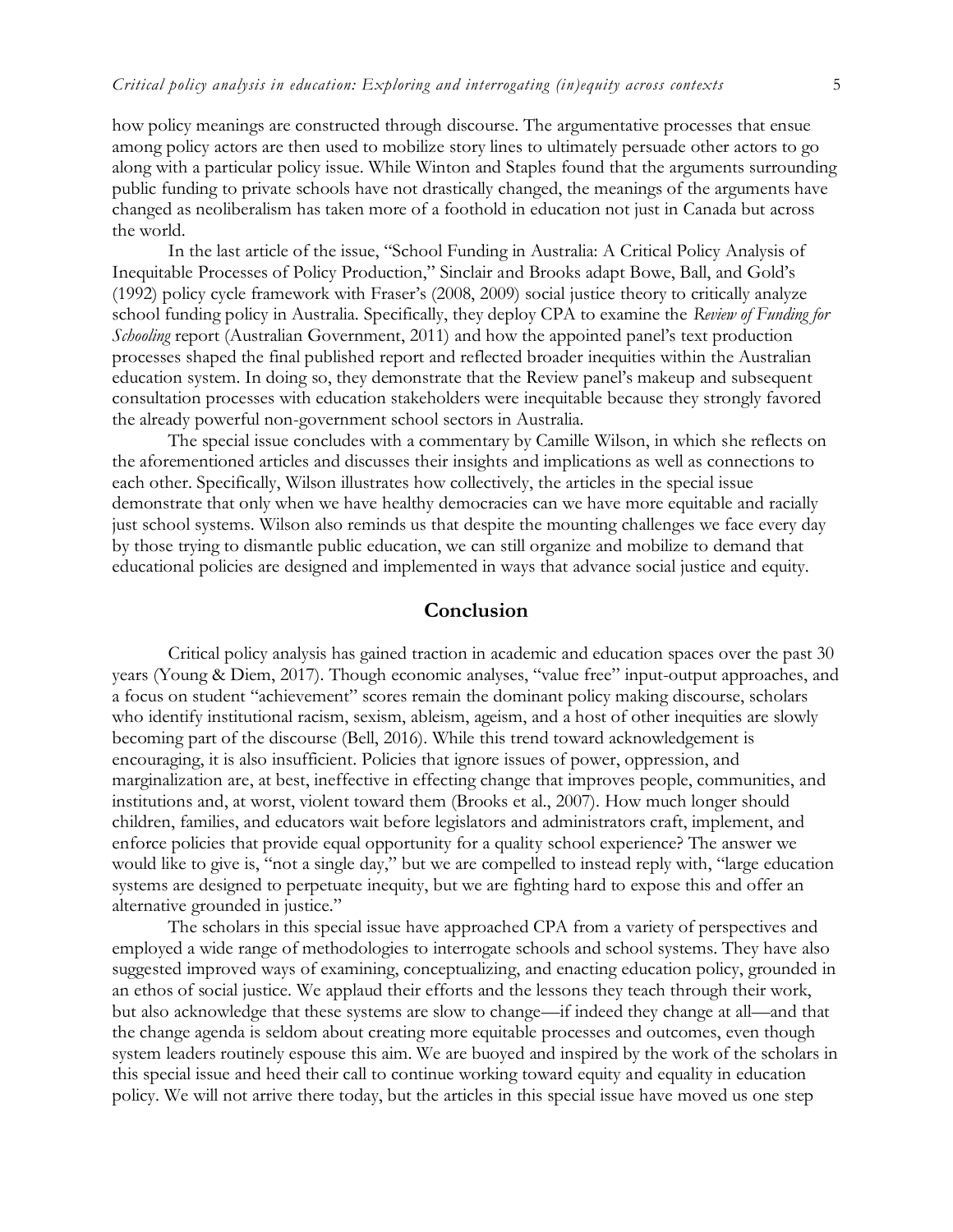closer, and as we look ahead in our own research agendas and work across the field of inquiry, we are committed to take another step toward equity tomorrow, and one more the day after.

#### **Acknowledgements**

We are grateful to the editors of *Education Policy Analysis Archives*, particularly Audrey Amrein-Beardsley and Stephanie McBride-Schreiner, for giving us the opportunity to support and disseminate this important research. We are deeply grateful to our colleagues who took the time to provide critical and thoughtful feedback on all of the articles included in this special issue. Their insights helped to strengthen the analyses offered across all of the articles: Erin Atwood, Jennifer Ayscue, Ken Brien, Curtis Brewer, Melanie Brooks, Alexandra Freidus, Erica Greenberg, Erin Hardy, Jessica Holloway, DeMarcus Jenkins, Julia Mendez, Carrie Sampson, Glenn Savage, Brittany Smotherson, and Jasmine Ulmer.

#### **References**

- Apple, M. W. (2019). On doing critical policy analysis. *Educational Policy, 33*(1), 276-287. [https://doi.org/10.1177/0895904818807307](https://doi.org/10.1177%2F0895904818807307)
- Australian Government. (2011). *Review of funding for schooling: Final report* (The Gonski Report). Department of Education, Employment and Workplace Relations.
- Barad, K. (2006). *Meeting the universe halfway: Quantum physics and the entanglement of matter and meaning*. Duke University Press. <https://doi.org/10.1515/9780822388128>
- Bell, L. A. (2016). Theoretical foundations for social justice education. In M. A. Adams, L. A. Bell, D. J. Goodman, & K. Y. Joshi (Eds.), *Teaching for diversity and social justice, third edition* (pp. 3- 26). Routledge.
- Bowe, R., Ball, S., & Gold, A. (1992). *Reforming education and changing schools: Case studies in policy sociology*. Routledge.
- Brooks, J. S., Jean-Marie, G., Normore, A. H., & Hodgins, D. W. (2007). Distributed leadership for social justice: Exploring how influence and equity are stretched over an urban high school. *Journal of School Leadership, 17*(4), 378-408. [https://doi.org/10.1177/105268460701700402](https://doi.org/10.1177%2F105268460701700402)
- Brooks, J. S., & Normore, A. H. (2017). *Foundations of educational leadership: Developing excellent and equitable schools.* Routledge. <https://doi.org/10.4324/9781315885599>
- Cannella, G. S. (2015). Introduction: Engaging critical qualitative science. In G. S. Cannella, M. Salazar Pérez, & P. A. Pasque (Eds.), *Critical qualitative inquiry: Foundations and futures* (pp. 7- 30). Left Coast Press. <https://doi.org/10.4324/9781315431178>
- Cannella, G. S., & Lincoln, Y. S. (2015). Deploying qualitative methods for critical social purposes. In G. S. Cannella, M. Salazar Pérez, & P. A. Pasque (Eds.), *Critical qualitative inquiry: Foundations and futures* (pp. 243-264). Left Coast Press. <https://doi.org/10.4324/9781315431178>
- Diem, S., & Young, M. D. (2015). Considering critical turns in research on educational leadership and policy. *International Journal of Educational Management, 29*(7), 838-850. <https://doi.org/10.1108/IJEM-05-2015-0060>
- Diem, S., Young, M. D., Welton, A. D., Mansfield, K. C., & Lee, P.-L. (2014). The intellectual landscape of critical policy analysis. *International Journal of Qualitative Studies in Education*, *27*(9), 1068–1090.<https://doi.org/10.1080/09518398.2014.916007>
- Dixon-Román, E. J. (2016). Diffractive possibilities: Cultural studies and quantification. *Transforming Anthropology 24*(2), 157–167. <https://doi.org/10.1111/traa.12074>
- Fischer, F., Torgerson, D., Durnová, A., & Orsini, M. (2015). Introduction to critical policy studies.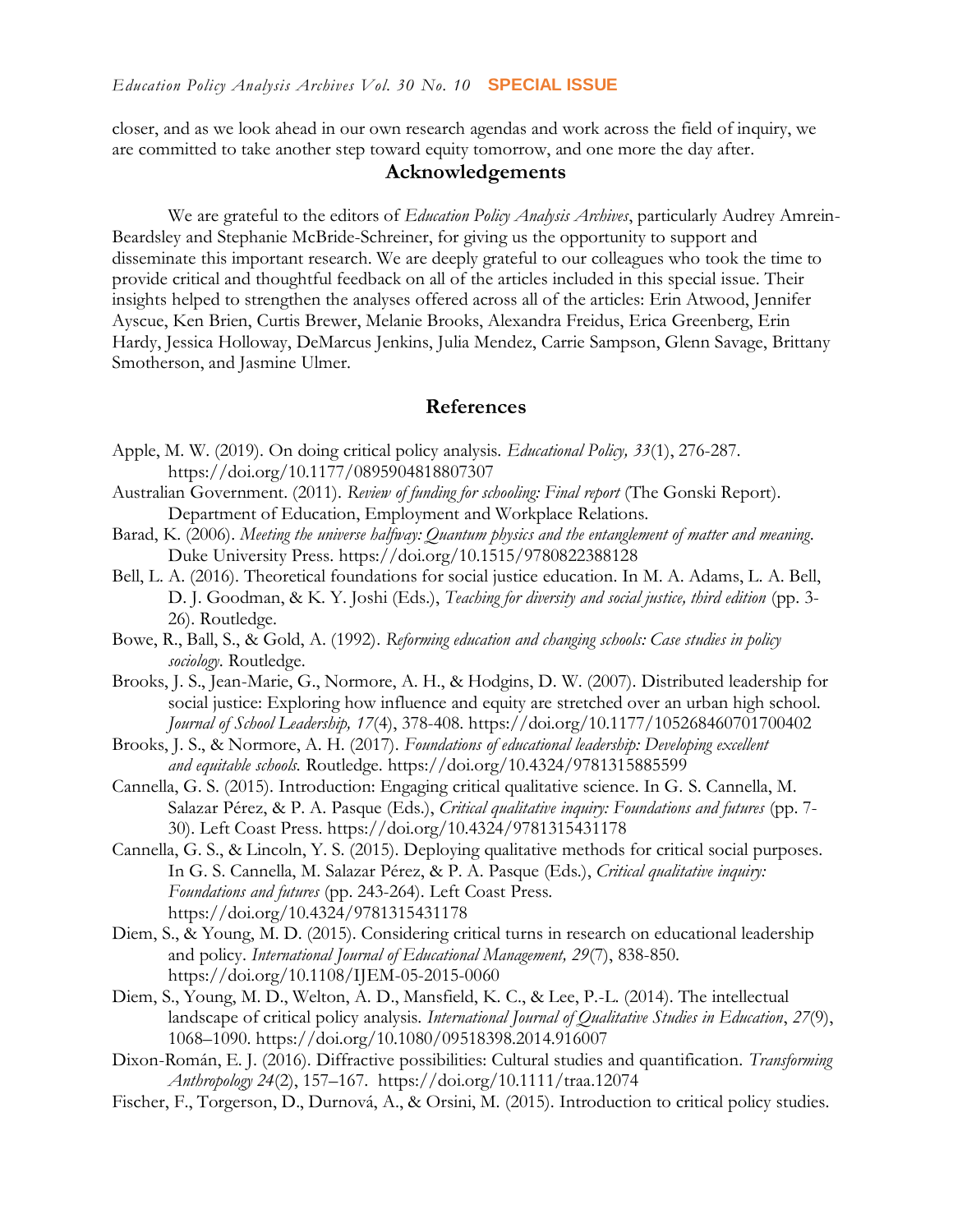In F. Fischer, D. Torgerson, A. Durnová, & M. Orsini (Eds.), *Handbook of critical policy studies*  (pp. 1-24)*.* Edward Elgar Publishing. <https://doi.org/10.4337/9781783472352.00005>

- Fraser, N. (2008). Abnormal justice. *Critical Inquiry, 34*(3), 393-422.<https://doi.org/10.1086/589478>
- Fraser, N. (2009). *Scales of justice: Reimagining political space in a globalizing world*. Routledge.
- Gillborn, D. (2013). Interest-divergence and the colour of cutbacks: Race, recession and the undeclared war on Black children. *Discourse: Studies in the Cultural Politics of Education, 34*(4), 477-491.<https://doi.org/10.1080/01596306.2013.822616>
- Gray-Lobe, G., Pathak, P. A., & Walters, C. R. (2021). *The long-term effects of universal preschool in Boston*. SEII Discussion Paper #2021.05. Massachusetts Institute of Technology, Department of Economics. [https://seii.mit.edu/wp-content/uploads/2021/05/210503\\_Boston-Pre-](https://seii.mit.edu/wp-content/uploads/2021/05/210503_Boston-Pre-K_One-Pager_v12.pdf)[K\\_One-Pager\\_v12.pdf.](https://seii.mit.edu/wp-content/uploads/2021/05/210503_Boston-Pre-K_One-Pager_v12.pdf)<https://doi.org/10.3386/w28756>
- Hajer, M. A. (1993). Discourse coalitions and the institutionalization of practice: The case of acid rain in Britain. In F. Fischer & J. Forester (Eds.), *The argumentative turn in policy analysis and planning* (pp. 52–85). Duke University Press. <https://doi.org/10.1215/9780822381815-003>
- Hajer, M. A. (1997). *The politics of environmental discourse: Ecological modernization and the policy process*. Clarendon Press.
- Hajer, M. A. (2006). Doing discourse analysis: Coalitions, practices, meaning. In M. Van den Brink & T. Metze (Eds.), *Words matter in policy and planning: Discourse theory and methods in the social sciences* (pp. 65–76). Netherlands Graduate School of Urban and Regional Research.
- Horsford, S. D., Scott, J. T., & Anderson, G. L. (2019). *The politics of education policy in an era of inequality: Possibilities for democratic schooling*. Routledge. <https://doi.org/10.4324/9781315680682>
- Jean-Marie, G., Normore, A. H., & Brooks, J. S. (2009). Leadership for social justice: Preparing 21st century school leaders for a new social order. *Journal of Research on Leadership Education, 4*(1), 1-31. [https://doi.org/10.1177/194277510900400102](https://doi.org/10.1177%2F194277510900400102)
- Marshall, C., & Young, M. (2013). Policy inroads undermining women in education. *International Journal of Leadership in Education, 16*(2), 205-219. <https://doi.org/10.1080/13603124.2012.754056>
- Meloy, B., Gardner, M., & Darling-Hammond, L. (2019). *Untangling the evidence on preschool effectiveness: Insights for policymakers.* Learning Policy Institute.
- Ulmer, J. B. (2016). Diffraction as a method of critical policy analysis. *Educational Philosophy and Theory, 48*(13), 1381-1394.<https://doi.org/10.1080/00131857.2016.1211001>
- Wagner, J. (1993). Ignorance in educational research: Or, how can you not know that? *Educational Researcher, 22*(5), 15-23. [https://doi.org/10.3102/0013189X022005015](https://doi.org/10.3102%2F0013189X022005015)
- Weaver-Hightower, M. B. (2008). An ecology metaphor for educational policy analysis: A call to complexity. *Educational Researcher, 37*(3), 153-167. [https://doi.org/10.3102/0013189X08318050](https://doi.org/10.3102%2F0013189X08318050)
- Welton, A. D., & Diem, S. (Eds.). (2021). *Strengthening anti-racist educational leaders: Advocating for racial equity in turbulent times.* Bloomsbury Publishing.
- Young, M. D., & Diem, S. (Eds.). (2017). *Critical approaches to education policy analysis: Moving beyond tradition*. Springer International Publishing. <https://doi.org/10.1007/978-3-319-39643-9>

#### **About the Authors/Editors**

#### **Sarah Diem** University of Missouri diems@missouri.edu